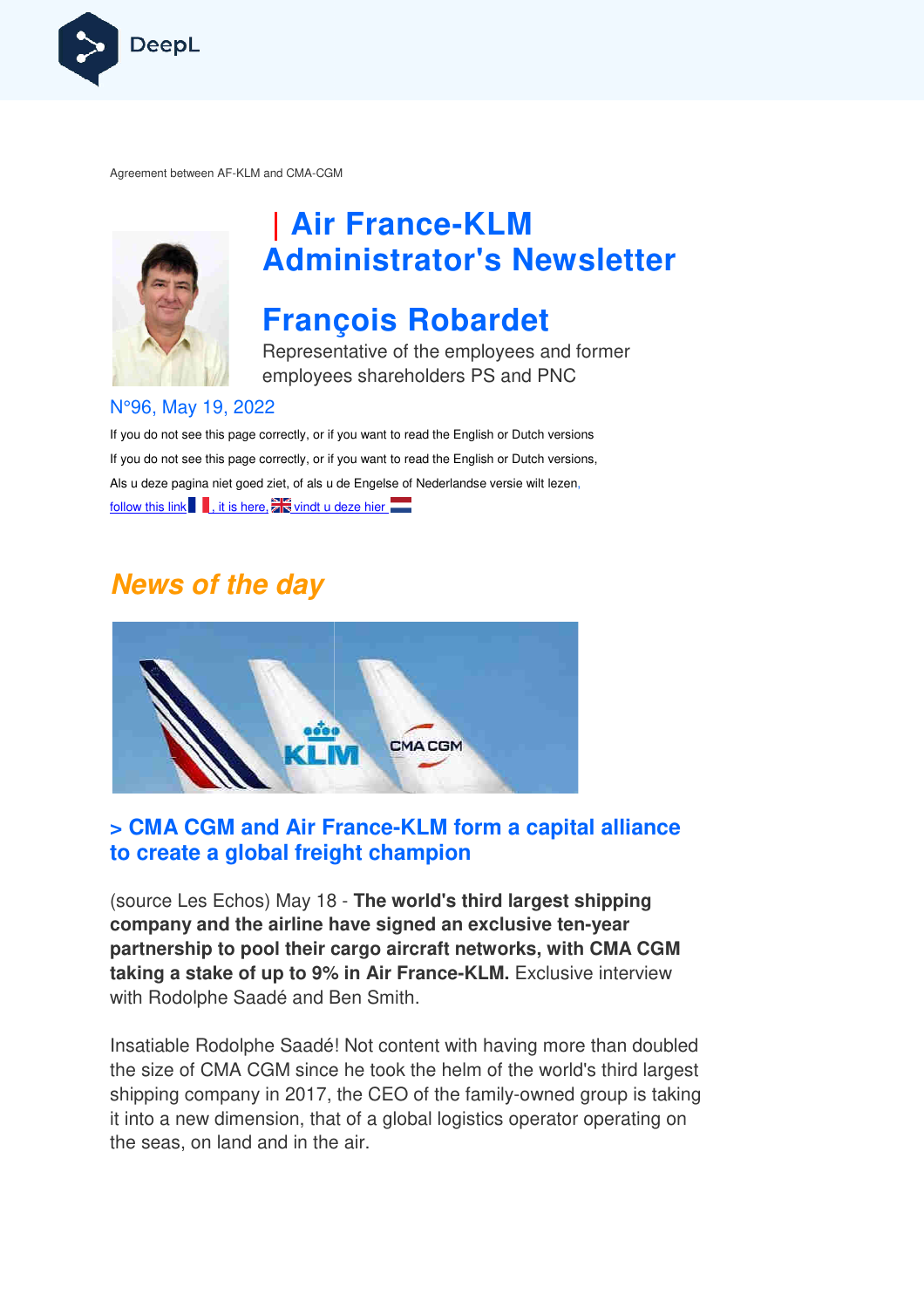**Barely a year after launching its own airline in the air freight market, CMA CGM becomes the exclusive partner of one of the most powerful players in the market**, Air France-KLM. But also one of its future reference shareholders, with a stake of 9% of the capital, which will take shape during the imminent recapitalization of Air France-KLM.

For both Rodolphe Saadé and Air France-KLM CEO Ben Smith, the signing of this exclusive ten-year partnership, negotiated over several months in the greatest secrecy, has all the hallmarks of a genuine "winwin" agreement. With this agreement, which still has to be validated by the European Commission, **the Marseille-based shipowner and the Air France-KLM group will give birth to a new global freight champion**

**"In Europe, we will already be number one and number four in the world in terms of network and capacity," says Rodolphe Saadé. "We will also be number one on the North Atlantic, ahead of Lufthansa," adds Ben Smith**

.

.

**The new group will have a** fleet of 10 all-cargo aircraft - four from CMA CGM and six from Air France-KLM - from the start, rising to **22 aircraft in 2027 with orders for Airbus A350s and Boeing 777Fs placed by Air France-KLM and CMA CGM**. "**In addition, the bunkers of 160 long-haul aircraft belonging to Air France and KLM are** also included in the agreement," says Benjamin Smith.

The two airlines will be based together at Roissy-CDG, the Air France hub, where the first CMA CGM Boeing 777F is due to arrive in June. Regardless of our discussions with Air France-KLM, we had planned to leave Liège for Roissy-CDG," says Rodolphe Saadé. However, we do not exclude operating some aircraft in Amsterdam-Schiphol. According to the CMA CGM CEO, "the consolidation of our resources at Roissy-CDG will generate significant synergies. Together, we will be able to offer our customers a global network, with the possibility of serving the main ports and airports in the world. This will enable us to develop new markets and be more resilient in the face of possible crises.

In addition to its network, Air France-KLM will also provide the transport and logistics group with

the benefit of its air freight know-how. In particular, we will enable CMA CGM to benefit from our tools and expertise in revenue optimization," explains Benjamin Smith. This is a know-how that requires many years of experience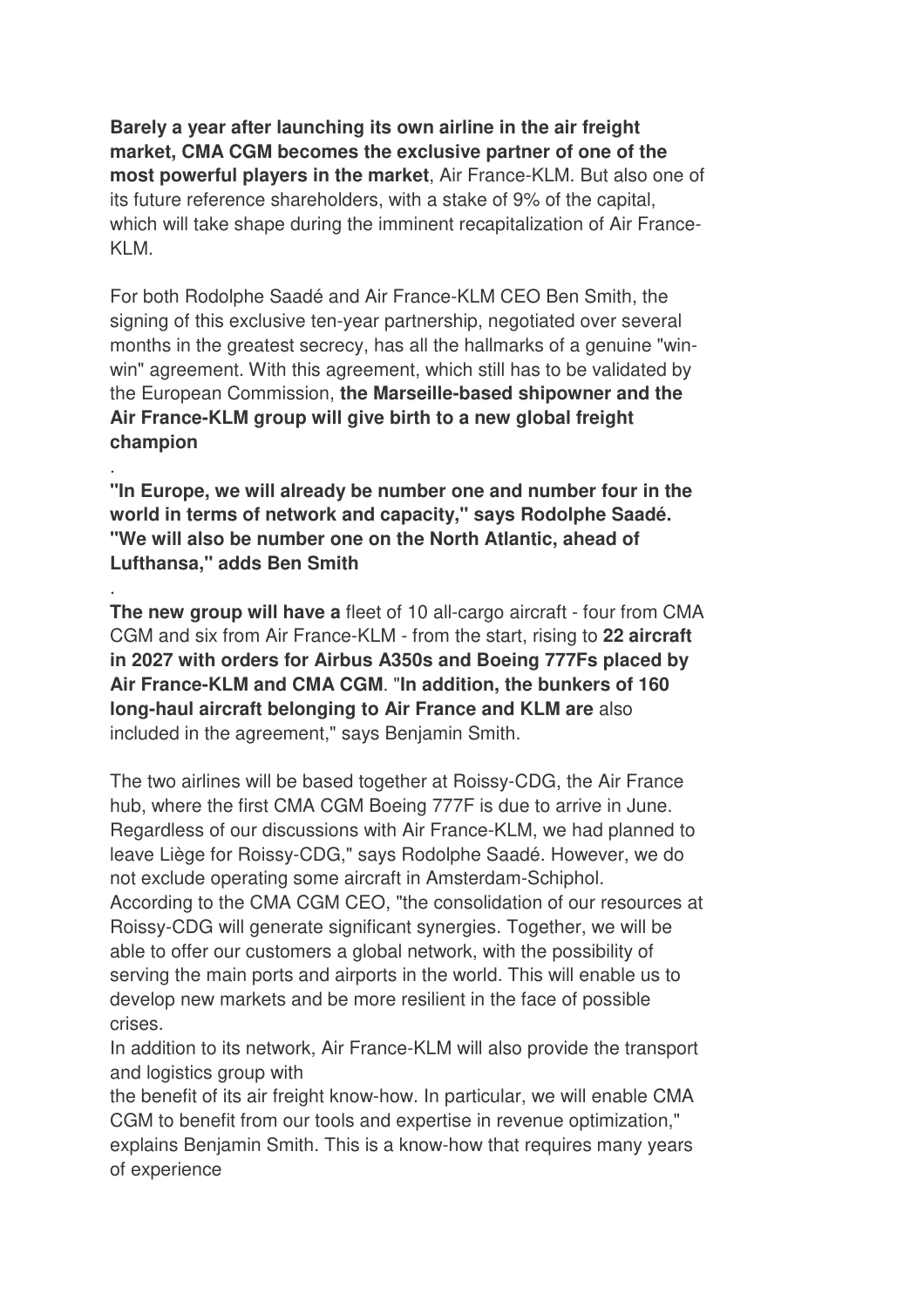. **This will not be a merger of companies," says the Air France-KLM CEO, "but a commercial partnership, which will take the form of a virtual joint venture, similar to the one already established with Delta and Virgin Atlantic, as well as with China Eastern in China. These two strategic partners are also key shareholders in Air France-KLM - China Eastern holds 9.6% and Delta 5.8% - as will soon be the case with CMA CGM, which holds 9%.**

**For Air France-KLM**, which still needs to raise some 4 billion euros to restore its balance sheet and repay its state aid, **the arrival of a global shipping and logistics giant in its round table is of obvious interest on the eve of a second recapitalization operation**. The entry of CMA CGM will certainly send a strong signal to the market," says Ben Smith. It should make things easier for our recapitalization. "

The fact that **CMA CGM will** become a reference shareholder of Air France-KLM will certainly weigh heavily", also estimates Rodolphe Saadé. But this acquisition will also make our exclusive partnership even stronger," he adds. **We will be the only major shipping group to have a partnership of this scale with a major air transport group**, which is a reference in its field. This is consistent with our strategy to become a global integrator."

However, **neither the amount of CMA CGM's investment in Air France-KLM, which is expected to be in the hundreds of millions of euros, nor the launch date of the recapitalization have been set yet**. "We would like to do it as soon as possible," admits Ben Smith. "But we don't want to rush it either, because Air France-KLM does not have a cash flow problem and we want to seize the best moment for this operation," he adds.

The reaction of the stock market to the announcement of this alliance will probably contribute to accelerate, or not, the calendar. This Wednesday, this reaction was rather in the right direction, with Air France-KLM shares up 4.87% at the close, at 4.15 euros, close to its highest level for a year. This would be in favor of a rapid launch of the recapitalization, around the general meeting of shareholders on May 24.

The only certainty is that **the next known step will necessarily be the vote by Air France-KLM shareholders at the May 24 AGM on a resolution to appoint a CMA CGM representative to the group's board of directors, who will be none other than Rodolphe Saadé himself**.

Rodolphe Saadé's interest in air transport does not seem to be limited to his freight partnership with Air France-KLM. Now we have to make this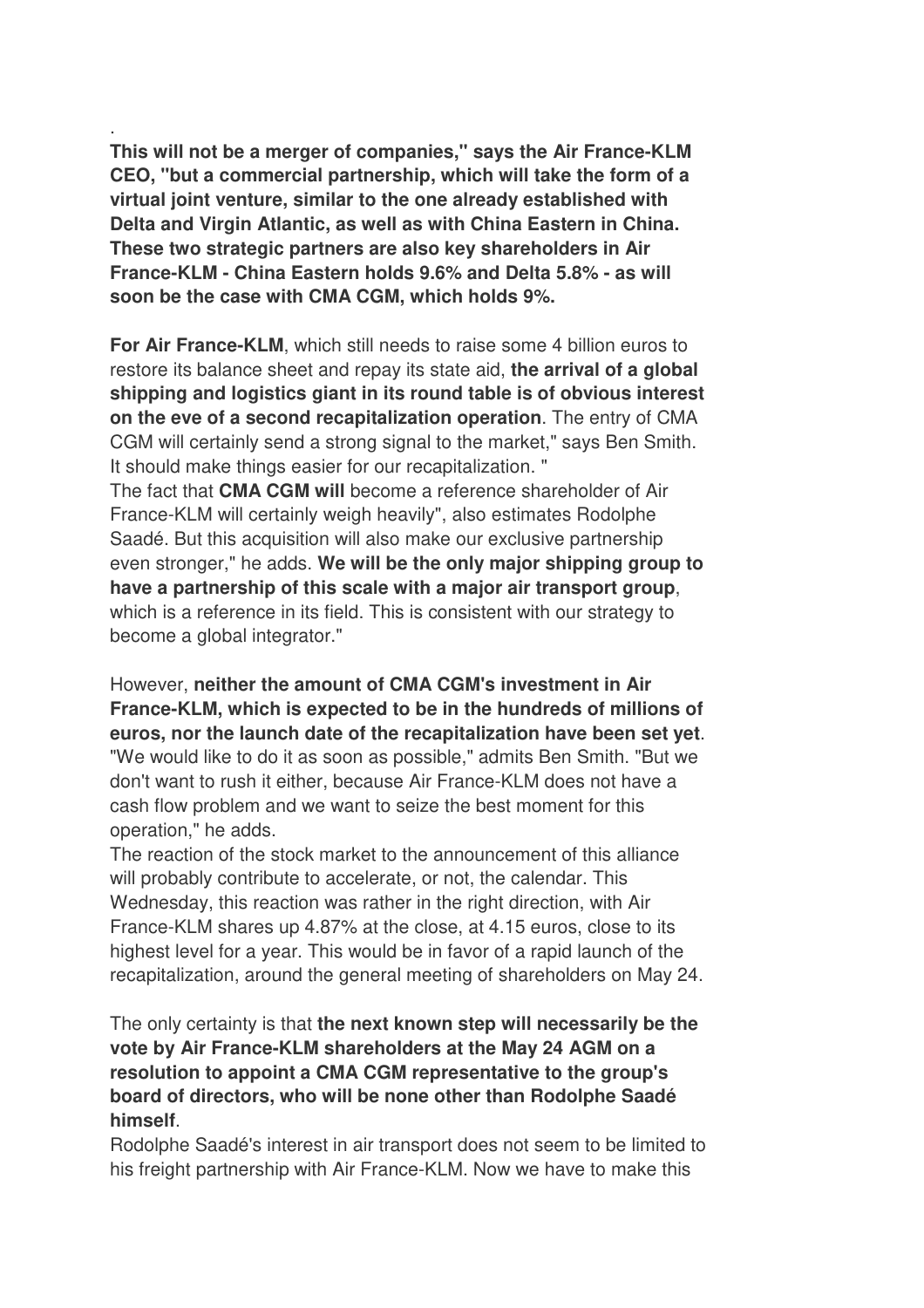partnership work," he explains. But I have high hopes that we can develop it, make it grow and, who knows, maybe help consolidate the air transport market.

**My comment:** The proposed agreement between Air France-KLM and CMA-CGM demonstrates the renewed attractiveness of the Franco-Dutch group.

When the deal was announced, Air France-KLM's share price rose by more than 5%, reaching  $\epsilon$ 4.22 at the time of writing.

The deal has two equally important components: a 10-year commercial partnership and a maximum 9% stake for CMA-CGM in the Air France-KLM group, making it the group's second largest shareholder at this stage.

From a commercial point of view, this is a winning agreement combining Air France-KLM's experience and know-how in air transport with CMA CGM's industrial tool and expertise in global logistics chains. Air France-KLM and CMA CGM will jointly market their airfreight capacities, thus offering customers more options for their transportation needs.

The project is in no way similar to the alliance between the Lufthansa Group and the Italian-Swiss cargo and cruise giant MSC, an alliance of circumstance in an attempt to buy ITA Airways.

In short:

CMA-CGM is a global leader in container shipping.

At the end of 2020, CMA CGM had announced its intention to take a 30% stake in the aeronautical branch of the Dubreuil group (Air Caraïbes and French Bee). The project was abandoned in February 2021.

In 2021, CMA-CGM's net profit reached the impressive level of \$17.9 billion for a turnover of \$55.98 billion.

## **End of the Flash**

You can react to this flash by sending a message to François Robardet

See you soon.